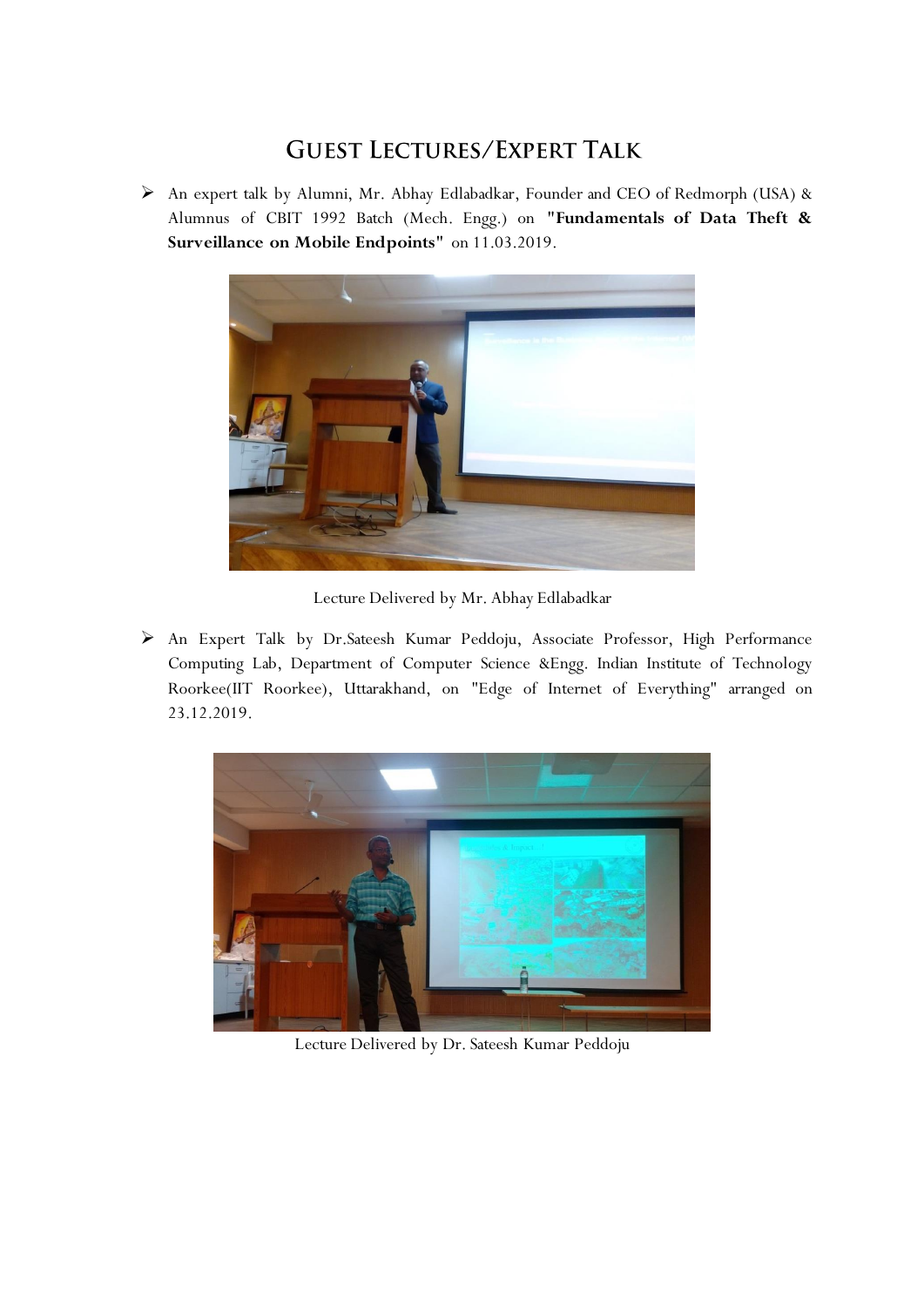Expert Talk by Dr.Anil Kundhur Reddy, USA an Alumnus of CBIT arranged and delivered a talk on **"Success Principles in the Tech Age"** on 01.02.2020



Prof. Suresh Pabboju, HoD, IT Department,presented a memento to Dr. Anil Kundhur Reddy

 Expert Talk by Mr. Srikanth Srinivasan, Alumnus of CBIT and Senior Director & Head - Member & Outreach for NASSCOM on "**Opportunities in the Age of Digital Transformations**".



Lecture Delivered by Mr. Srikanth Srinivasan